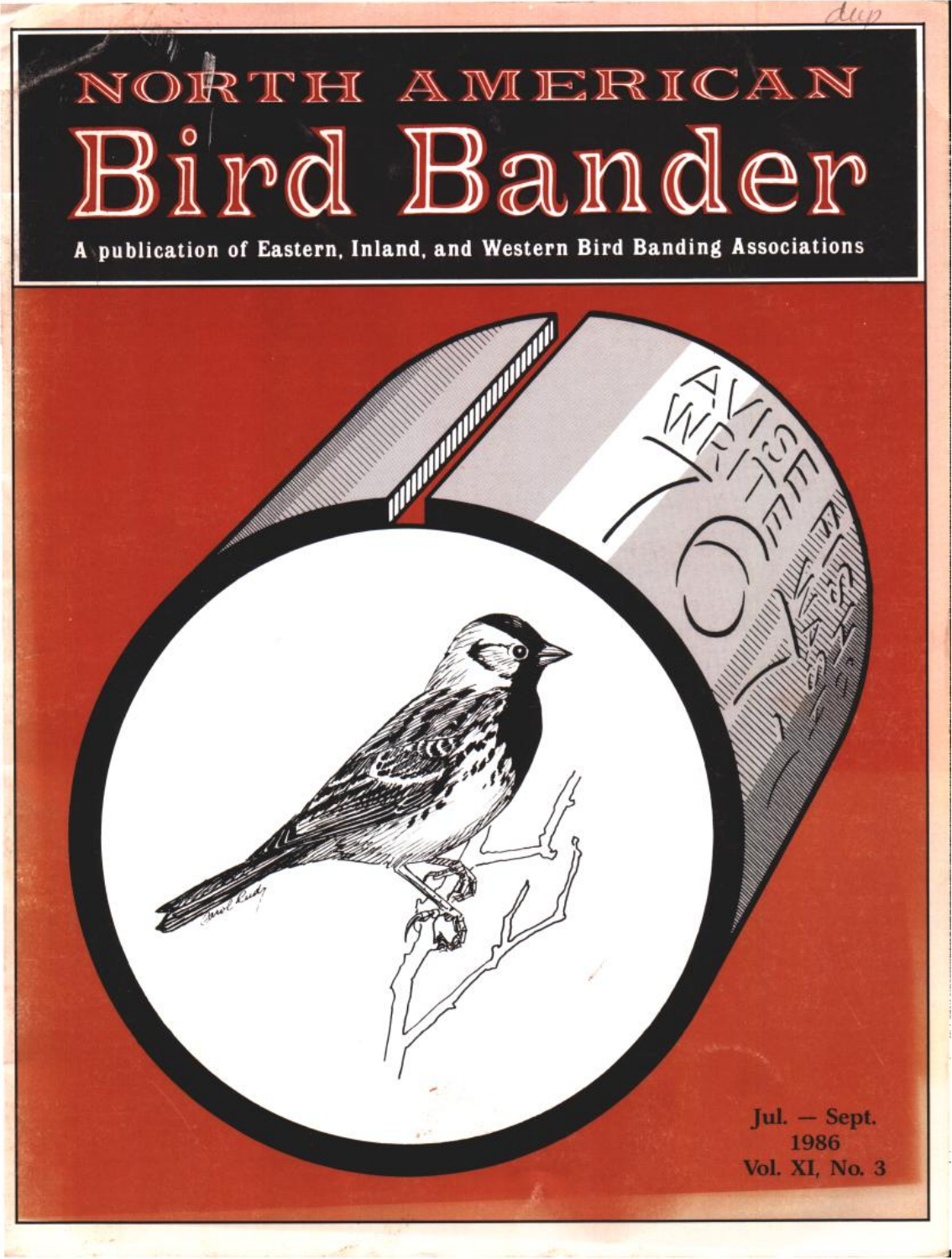

changes of address should be sent to the Treasurer. The Lues: Active Members-\$10.00 per year; Sustaining Members-\$18.00 per year; Student Members-\$8.00 changes of address should be sent to the Treasurer. The Lues: Active Members—\$10.00 per year; Sustaining Members—\$18.00 per year; Student Members—\$8.00<br>per year; Family Membership add \$2.00 to any category; Institutional M **per year. Canadian and foreign memberships add \$4.50. Contributions to the Eastern Bird Banding Association are tax deductible.** 



**Inland Bird Banding Association** 

**President Dr. Donald G. Varner Rt. 1, Box 1 Welling, OK 74471 Secretary Carol Rudy W. 3866 Hwy. H. Chilton, WI 53084 Treasurer C. Holmes Smith 6305 Cumberland Rd., SW Sherrodsville, OH 44675** 

#### **Board of Directors**

**Ara Jane Dunlap Dr. Edwin C. Franks Terrence N. Ingram Jane Olyphant** 

### **Officers**

**1st Vice-President John J. Flora 3636 Williams Dearborn, MI 48124**  2nd Vice-President Dr. Noel Cutright **3352 Knollwood West Bend, WI 53095** 

**Membership Secretary Dorothy Flentge, 101 E. Clarendon, Prospect Heights, IL 60070** 

**Inland Regional News is published quarterly in North American Bird Bander by Inland Bird Banding Association. Application for membership and notices of change of address should be sent to the Treasurer. The active members will receive BOTH North American Bird Bander and Inland Bird Banding Newsletter Iquarterly): Annual dues per calendar year: ACTIVE MEMBERSHIPS: Regular Member--\$15.00; Sustaining--S25.00; Patron--\$100.00 per year; Life--S200.00**  (in full, or 5 annual payments of \$40.00). IN-ACTIVE MEMBERSHIPS: North American Bird Bander-\$10.00; Inland Bird Banding Newsletter--\$5.00. **INSTITUTIONAL SUBSCRIPTIONS: \$15.00 U.S. and \$20.00 Foreign, including Canadian.** 



**Western Bird Banding Association** 

**President Dr. Robert C. Tweit 4100 N. Romero, #108 Tucson, AZ 85705 Secretary Ruth Ogden Russell 2901 E. Second St. Tucson, AZ 85716**  Treasurer Dr. Howard L. Cogsw **1548 East Avenue Hayward, CA 94541** 

## **Officers**

**Term expires 1986** 

|                              | <i>esident</i> Dr. Robert C. Tweit | 1st Vice-President Dr. W. B. Quay |                                               |
|------------------------------|------------------------------------|-----------------------------------|-----------------------------------------------|
|                              | 4100 N. Romero, #108               |                                   | 2003 Ida Street                               |
|                              | Tucson, AZ 85705                   |                                   | Napa, CA 94558                                |
|                              | <i>cretary</i> Ruth Ogden Russell  |                                   | 2nd Vice-President Dr. Stephen M. Russell     |
|                              | 2901 E. Second St.                 |                                   | Dept. Ecol. & Evol. Biology                   |
|                              | Tucson, AZ 85716                   |                                   | University of Arizona                         |
|                              | easurer Dr. Howard L. Cogswell     |                                   | Tucson, AZ 85721                              |
|                              | 1548 East Avenue                   |                                   | <b>Immediate Past</b> Dr. Martin K. McNicholl |
|                              | Hayward, CA 94541                  |                                   | <b>President</b> Long Point Bird              |
|                              |                                    |                                   | Observatory                                   |
|                              |                                    | P.O. Box 160, Port Rowan          |                                               |
| Directors at Large           |                                    |                                   | Ontario N0E 1M0, Canada                       |
| Dr. David F. DeSante         |                                    | Dr. Kerry P. Reese                |                                               |
| Point Reyes Bird Observatory |                                    | College of Forestry,              |                                               |
| 4990 Shoreline Hwy           |                                    | Wildlife Range Science            |                                               |
| Stinson Beach, CA 94970      |                                    | University of Idaho               |                                               |
| Torm ovniros 1087            |                                    | Moscow. ID 83843                  |                                               |

Applications for membership in the Western Bird Banding Association should be sent to the Treasurer. All classes of membership are by calendar year only and receive North American Bird Bander. Membership classes are: Active Member-\$13.00 per year; Sustaining Member-\$26.00 per year; Non**subscribing Member--S3.00 per year; Life Member--S260.00. Outside the U.S. postage must be added to each membership fee, excepting that for Life Membership.** 

**Term expires 1987** 

CHANGE OF ADDRESS? Members of each banding association (EBBA, IBBA, WBBA) should inform the Treasurer of their association(s) as soon as possi**ble concerning a planned change of address. There is otherwise the hazard of not receiving NABB, since the U.S. Post Office does not forward mail of this type.**